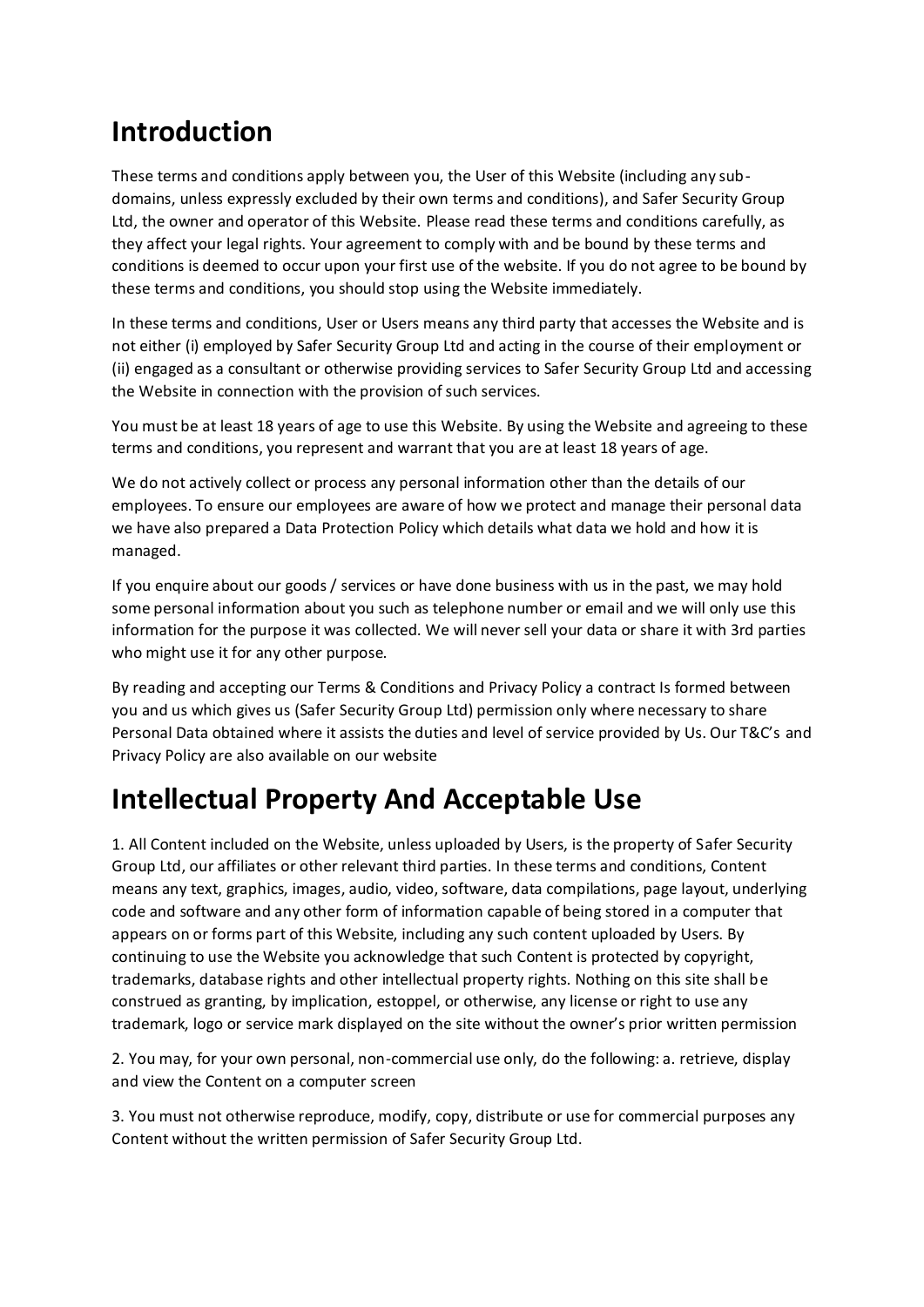These terms and conditions apply between you, the User of this Website (including any subdomains, unless expressly excluded by their own terms and conditions), and Safer Security Group Ltd, the owner and operator of this Website. Please read these terms and conditions carefully, as they affect your legal rights. Your agreement to comply with and be bound by these terms and conditions is deemed to occur upon your first use of the website. If you do not agree to be bound by these terms and conditions, you should stop using the Website immediately.

In these terms and conditions, **User** or **Users** means any third party that accesses the Website and is not either (i) employed by Safer Security Group Ltd and acting in the course of their employment or (ii) engaged as a consultant or otherwise providing services to Safer Security Group Ltd and accessing the Website in connection with the provision of such services.

You must be at least 18 years of age to use this Website. By using the Website and agreeing to these terms and conditions, you represent and warrant that you are at least 18 years of age.

These terms and conditions apply between you, the User of this Website (including any subdomains, unless expressly excluded by their own terms and conditions), and Safer Security Group Ltd, the owner and operator of this Website. Please read these terms and conditions carefully, as they affect your legal rights. Your agreement to comply with and be bound by these terms and conditions is deemed to occur upon your first use of the website. If you do not agree to be bound by these terms and conditions, you should stop using the Website immediately.

In these terms and conditions, User or Users means any third party that accesses the Website and is not either (i) employed by Safer Security Group Ltd and acting in the course of their employment or (ii) engaged as a consultant or otherwise providing services to Safer Security Group Ltd and accessing the Website in connection with the provision of such services.

You must be at least 18 years of age to use this Website. By using the Website and agreeing to these terms and conditions, you represent and warrant that you are at least 18 years of age.

#### **Prohibited Use**

4. You may not use the Website for any of the following purposes:

a. in any way which causes, or may cause, damage to the Website or interferes with any other person's use or enjoyment of the Website;

b. in any way which is harmful, unlawful, illegal, abusive, harassing, threatening or otherwise objectionable or in breach of any applicable law, regulation, governmental order;

c. making, transmitting or storing electronic copies of Content protected by copyright without the permission of the owner.

#### **Privacy Policy And Cookies Policy**

5. Use of the Website is also governed by our Privacy Policy and Cookies Policy, which are incorporated into these terms and conditions by this reference. To view the Privacy Policy and Cookies Policy, please click on the following: See privacy policy link at page footer see cookies policy link at page footer and see cookies policy link at page footer.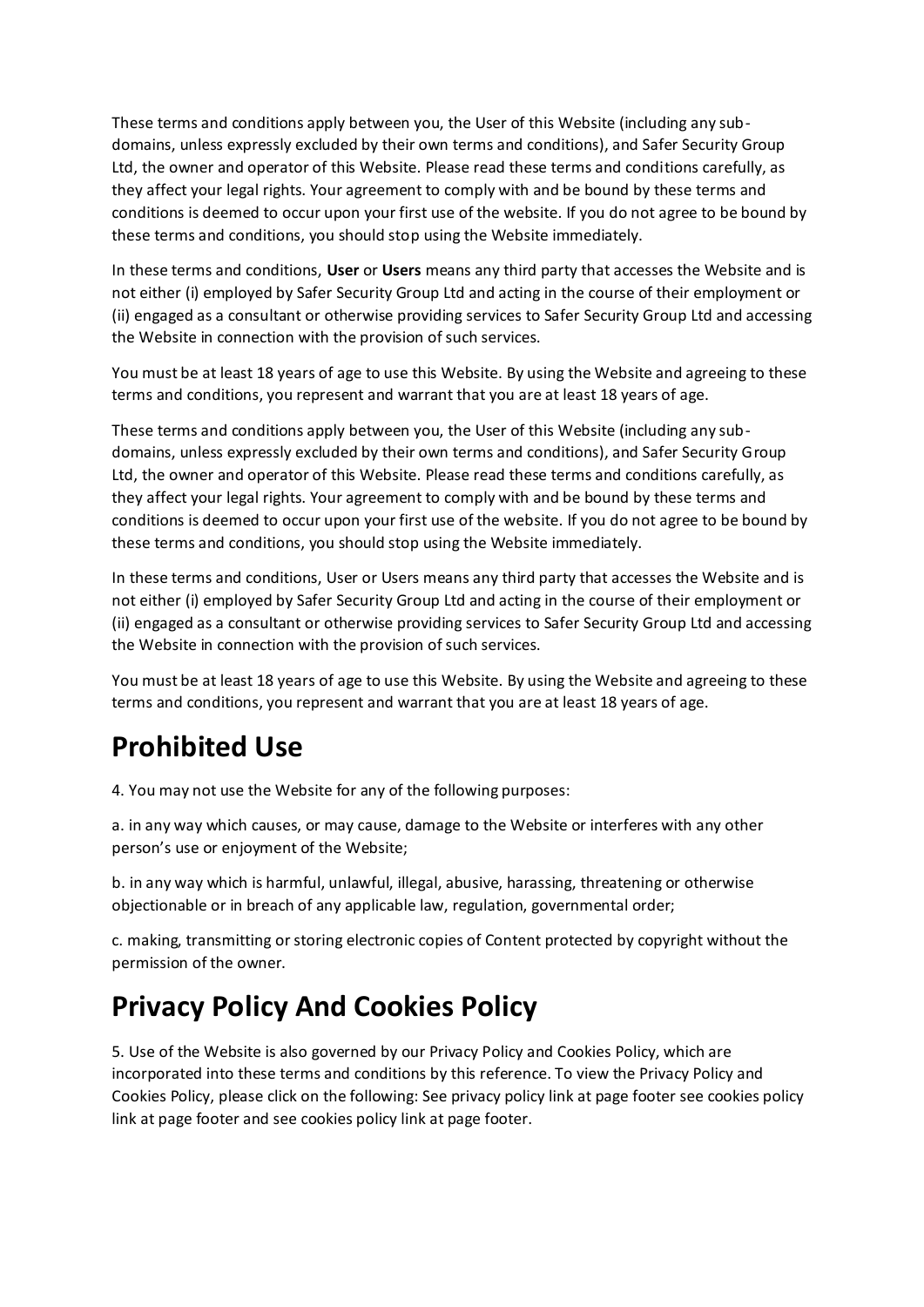# **Availability Of The Website And Disclaimers**

6. Any online facilities, tools, services or information that Safer Security Group Ltd makes available through the Website (the Service) is provided "as is" and on an "as available" basis. We give no warranty that the Service will be free of defects and/or faults. To the maximum extent permitted by the law, we provide no warranties (express or implied) of fitness for a particular purpose, accuracy of information, compatibility and satisfactory quality. Safer Security Group Ltd is under no obligation to update information on the Website.

7. Whilst Safer Security Group Ltd uses reasonable endeavours to ensure that the Website is secure and free of errors, viruses and other malware, we give no warranty or guaranty in that regard and all Users take responsibility for their own security, that of their personal details and their computers.

8. Safer Security Group Ltd accepts no liability for any disruption or nonavailability of the Website.

9. Safer Security Group Ltd reserves the right to alter, suspend or discontinue any part (or the whole of) the Website including, but not limited to, any products and/or services available. These terms and conditions shall continue to apply to any modified version of the Website unless it is expressly stated otherwise. Limitation Of Liability

10. Nothing in these terms and conditions will:

(a) limit or exclude our or your liability for death or personal injury resulting from our or your negligence, as applicable;

(b) limit or exclude our or your liability for fraud or fraudulent misrepresentation;

(c) limit or exclude any of our or your liabilities in any way that is not permitted under applicable law.

11. We will not be liable to you in respect of any losses arising out of events beyond our reasonable control.

12. To the maximum extent permitted by law, Safer Security Group Ltd accepts no liability for any of the following: a. any business losses, such as loss of profits, income, revenue, anticipated savings, business, contracts, goodwill or commercial opportunities; b. loss or corruption of any data, database or software; c. any special, indirect or consequential loss or damage.

## **General**

13. You may not transfer any of your rights under these terms and conditions to any other person. We may transfer our rights under these terms and conditions where we reasonably believe your rights will not be affected.

14. These terms and conditions may be varied by us from time to time. Such revised terms will apply to the Website from the date of publication. Users should check the terms and conditions regularly to ensure familiarity with the then current version.

15. These terms and conditions together with the Privacy Policy and Cookies Policy contain the whole agreement between the parties relating to its subject matter and supersede all prior discussions, arrangements or agreements that might have taken place in relation to the terms and conditions.